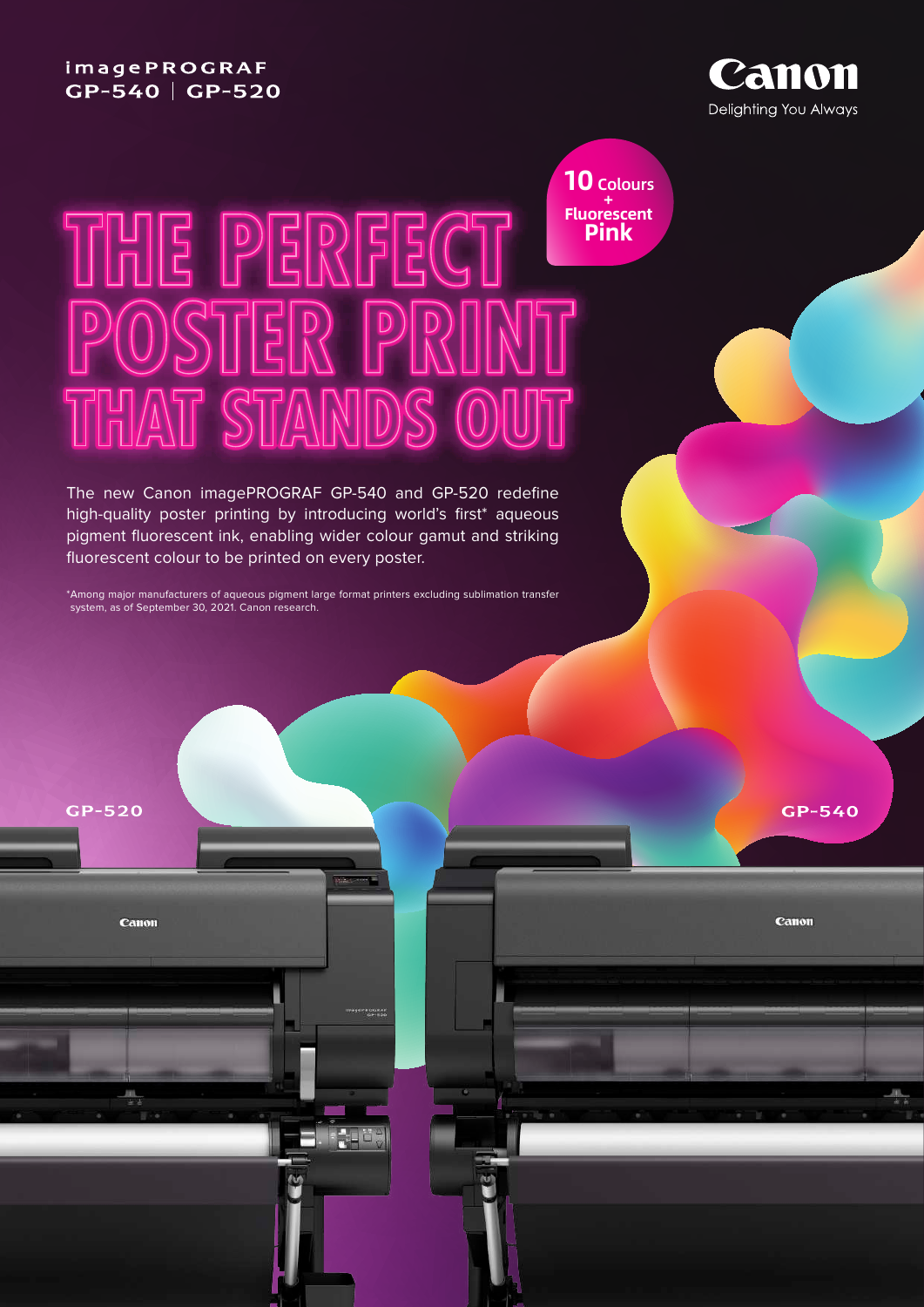#### Expanded Colour Capabilities



The five newly developed colours, red, orange, green, violet including the fluorescent pink, offer a wide colour gamut and high colour performance, producing vibrant and eye-catching hues from pastels to neon variations.

#### **Excellent Print Quality**



All imagePROGRAF printers employ L-COA PRO processing engine and FINE print head technology, delivering superior print quality and accuracy at high speeds. Non-firing nozzle detection automatically compensates for nozzle blockage, ensuring the best quality on every print.



#### Industry Standard Coverage

The new imagePROGRAF GP series has been awarded the world's first PANTONE™<sup>1</sup>-calibrated license for "PANTONE PASTELS & NEONS GUIDE Coated"2, which includes fluorescent and pastel colours, in addition to 99% coverage of "PANTONE FORMULA GUIDE Solid Coated"3 , which is used in a wide range of applications such as printing and design.

#### Consistent Colour Reproduction

#### Supports Workflow with Raster Image Processor (RIP)<sup>4</sup> Software

The built-in multi-sensor scans the printed inks to compensate for variations due to differences between printers or changes over time. The amount of ink ejected is adjusted accordingly to the correct density to achieve consistent colour reproduction. This enables simple, fast and highly accurate adjustment of printed colours on a wide range of media at no additional cost, providing an economical, fast and simple workflow for users.

**Average colour difference ΔΕ<sub>00</sub> < 2.0** 



#### Exceptional Levels of Productivity

#### Industry Leading Media Handling Capability

1 PANTONE™ is a trademark or registered trademark of Pantone LLC.<br>2 PANTONE PASTELS & NEONS GUIDE Coated colour gamut coverage rate of GP-540/GP-520 is 97% when using Photo Paper Pro Platinum with imagePROGRAF printer dri PANTONE FORMULA GUIDE Solid Coated colour gamut coverage rate of GP-540/GP-520 is 99% when using Photo Paper Pro Platinum with imagePROGRAF printer driver at [Poster/Photo (Fluorescent)] [Highest] (600dpi). Software that converts data in a page description language, such as PostScript, into a bitmap format that matches the resolution of the printer. 3 4

Managing print jobs has never been easier with Canon software applications and solutions. They are specifically designed to keep every print on track and improve your workflow and productivity.

#### PosterArtist Lite with Advanced Features

The latest version of PosterArtist Lite software is included, allowing businesses to create high impact posters with vivid colours easily. With advanced features and new templates, you can achieve vibrant prints with an expanded colour gamut or deploy fluorescent ink in specific areas, so that text, figures and clip art in pink and orange are truly outstanding.

The GP-540 and GP-520 are designed to accommodate your professional workflow with support of your familiar RIPs. RIPs from various developers are supported for print proofing, design, commercial photo printing and other applications.

### Other Print & Management Solutions:

• Direct Print Plus • Free Layout plus • Canon PRINT Inkjet/SELPHY • Media Configuration Tool • Accounting Manager • Device Management Console



- 
- 
- 
- and more.
- 
- [Poster/Photo (Fluorescent)] [Highest] (600dpi).
- 

Paper loading process could not be more convenient - all you have to do is load a roll of paper from the front, and the printer takes over all responsibility for loading the paper and detecting the media type, length and width. The remaining roll length is displayed on the operation panel and a warning is given when there is not enough media left for the print job. **Auto Media Loading AUTO Auto Media Detection Estimation of Remaining Media**

#### Highly-Secured Print Environment

- Protect print job with a passcode through secure printing
- Self-encrypting hard disk drive • Secure disk & file erasure for complete data security
- Data are transmitted securely through secured protocols
- Operation panel access can be restricted according to security requirements

#### Borderless Printing

Borderless printing is possible for all supported media in standard and custom sizes. With additional features such as three-sided edge-to-edge printing, the printers handle any poster printing task with ease.



The GP-540 & GP-520 can be equipped with an **optional roll unit**, allowing dual roll for continuous printing. In addition, the roll unit can also be configured as a bi-directional media take-up unit to rewind longer prints for further processing such as lamination.



**Large capacity ink tanks** can be used interchangeably, balancing between high volume continuous printing needs and managing running cost. **Hot-swap ink tank** allows ink tank replacement while printing, avoiding downtime during continuous printing and allows you to make full use of the ink in the ink tanks.







# PosterArtist Lite